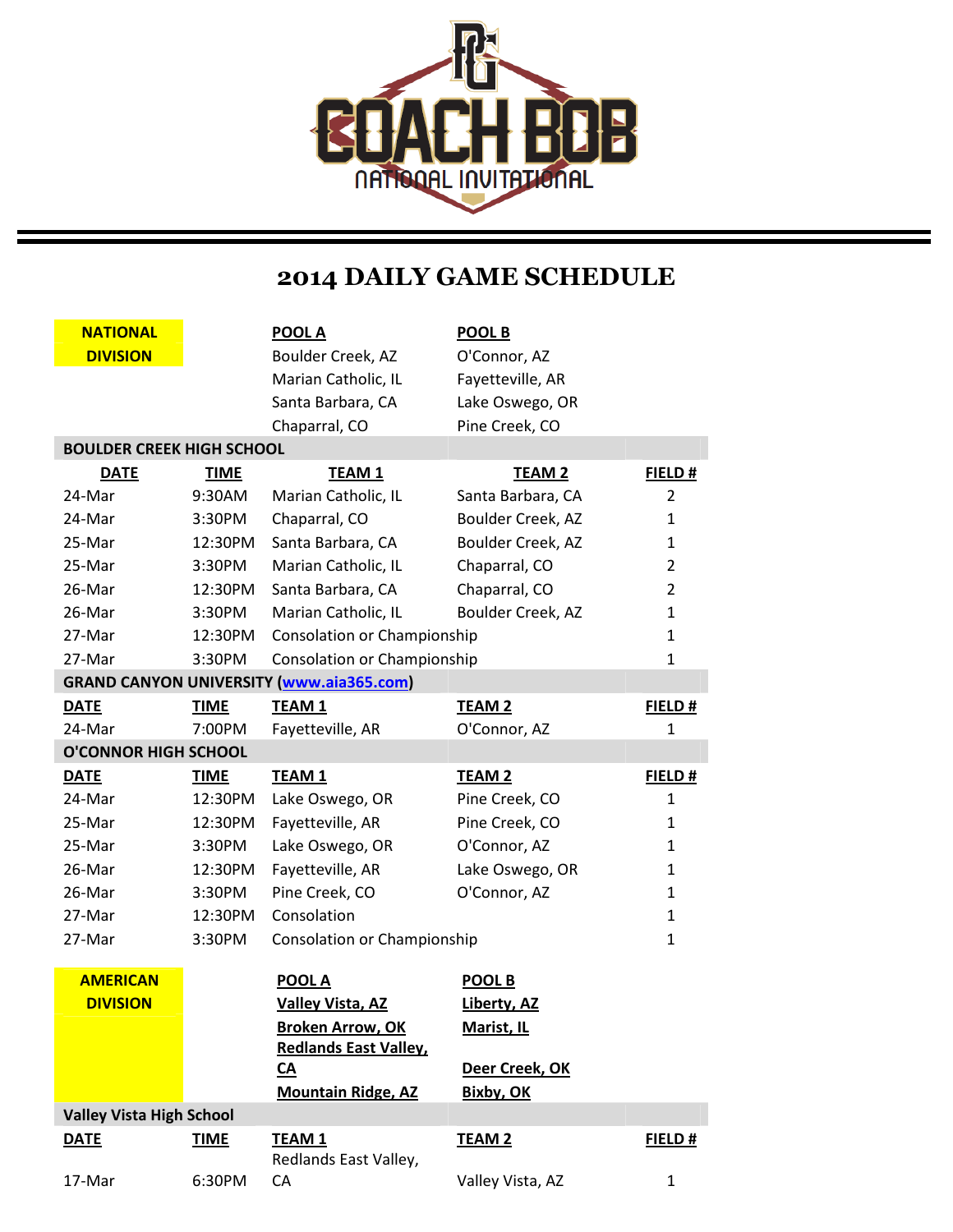| 18-Mar                            | 6:30PM      | Broken Arrow, OK            | Valley Vista, AZ   | $\mathbf{1}$   |
|-----------------------------------|-------------|-----------------------------|--------------------|----------------|
| 19-Mar                            | 3:30PM      | Redlands East Valley,<br>CA | Broken Arrow, OK   | $\mathbf{1}$   |
| 19-Mar                            | 6:30PM      | Mountain Ridge, AZ          | Valley Vista, AZ   | $\mathbf{1}$   |
| 20-Mar                            | 12:30PM     | Consolation or Championship |                    | $\mathbf{1}$   |
| 20-Mar                            | 3:30PM      | Consolation or Championship |                    | $\mathbf{1}$   |
| 20-Mar                            | 6:30PM      | Consolation or Championship |                    | $\mathbf{1}$   |
| <b>Liberty High School</b>        |             |                             |                    |                |
| <b>DATE</b>                       | <b>TIME</b> | TEAM <sub>1</sub>           | <b>TEAM 2</b>      | FIELD #        |
| 17-Mar                            | 3:30PM      | Bixby, OK                   | Liberty, AZ        | $\mathbf{1}$   |
| 18-Mar                            | 12:30PM     | Marist, IL                  | Bixby, OK          | $\mathbf{1}$   |
| 18-Mar                            | 3:30PM      | Deer Creek, OK              | Liberty, AZ        | $\mathbf{1}$   |
| 19-Mar                            | 12:30PM     | Deer Creek, OK              | Bixby, OK          | $\mathbf{1}$   |
| 19-Mar                            | 3:30PM      | Marist, IL                  | Liberty, AZ        | $\mathbf{1}$   |
| <b>Mountain Ridge High School</b> |             |                             |                    |                |
| <b>DATE</b>                       | <b>TIME</b> | <b>TEAM 1</b>               | <b>TEAM 2</b>      | FIELD #        |
| 17-Mar                            | 3:30PM      | Broken Arrow, OK            | Mountain Ridge, AZ | $\mathbf{1}$   |
|                                   |             | Redlands East Valley,       |                    |                |
| 18-Mar                            | 3:30PM      | CA                          | Mountain Ridge, AZ | $\mathbf{1}$   |
| 20-Mar                            | 3:30PM      | Consolation                 |                    | $\mathbf{1}$   |
| <b>Shadow Ridge High School</b>   |             |                             |                    |                |
| <b>DATE</b>                       | <b>TIME</b> | <b>TEAM 1</b>               | <b>TEAM 2</b>      | FIELD #        |
| 17-Mar                            | 6:00PM      | Marist, IL                  | Deer Creek, OK     | $\mathbf{1}$   |
|                                   |             |                             |                    |                |
| <b>ALL-STAR</b>                   |             | <b>POOL A</b>               | <b>POOL B</b>      |                |
| <b>DIVISION</b>                   |             | Pinnacle, AZ                | Quartz Hill, CA    |                |
|                                   |             | Tualatin, OR                | Monarch, CO        |                |
|                                   |             | Rogers, AR                  | West Linn, OR      |                |
|                                   |             | Palmer, CO                  | Sheldon, OR        |                |
| <b>BOULDER CREEK HIGH SCHOOL</b>  |             |                             |                    |                |
| <u>DATE</u>                       | <u>TIME</u> | <u>TEAM 1</u>               | <u>TEAM 2</u>      | <u>FIELD#</u>  |
| 24-Mar                            | 12:30PM     | Quartz Hill, CA             | West Linn, OR      | $\mathbf{1}$   |
| 25-Mar                            | 12:30PM     | Monarch, CO                 | West Linn, OR      | 2              |
| 26-Mar                            | 12:30PM     | Sheldon OR                  | West Linn, OR      | $\mathbf{1}$   |
| 26-Mar                            | 3:30PM      | Quartz Hill, CA             | Monarch, CO        | $\overline{2}$ |
| 27-Mar                            | 3:30PM      | Consolation                 |                    | $\overline{2}$ |
| PINNACLE HIGH SCHOOL              |             |                             |                    |                |
| <b>DATE</b>                       | <b>TIME</b> | <b>TEAM1</b>                | <b>TEAM 2</b>      | FIELD #        |
| 24-Mar                            | 12:30PM     | Rogers, AR                  | Palmer, CO         | $\mathbf{1}$   |
| 24-Mar                            | 3:30PM      | Tualatin, OR                | Pinnacle, AZ       | $\mathbf{1}$   |
| 25-Mar                            | 9:30AM      | Quartz Hill, CA             | Sheldon, OR        | $\mathbf{1}$   |
| 25-Mar                            | 12:30PM     | Tualatin, OR                | Palmer, CO         | $\mathbf{1}$   |
| 25-Mar                            | 3:30PM      | Rogers, AR                  | Pinnacle, AZ       | $\mathbf{1}$   |
| 26-Mar                            | 12:30PM     | Tualatin, OR                | Rogers, AR         | $\mathbf{1}$   |
| 26-Mar                            | 3:30PM      | Palmer, CO                  | Pinnacle, AZ       | $\mathbf{1}$   |
| 27-Mar                            | 9:30AM      | Consolation                 |                    | $\mathbf{1}$   |
| 27-Mar                            | 12:30PM     | Consolation                 |                    | $\mathbf{1}$   |
| 27-Mar                            | 3:30PM      | Championship                |                    | $\mathbf{1}$   |
| <b>WILLOW CANYON HIGH SCHOOL</b>  |             |                             |                    |                |
| <b>DATE</b>                       | <b>TIME</b> | TEAM <sub>1</sub>           | <b>TEAM 2</b>      | FIELD #        |
|                                   |             |                             |                    |                |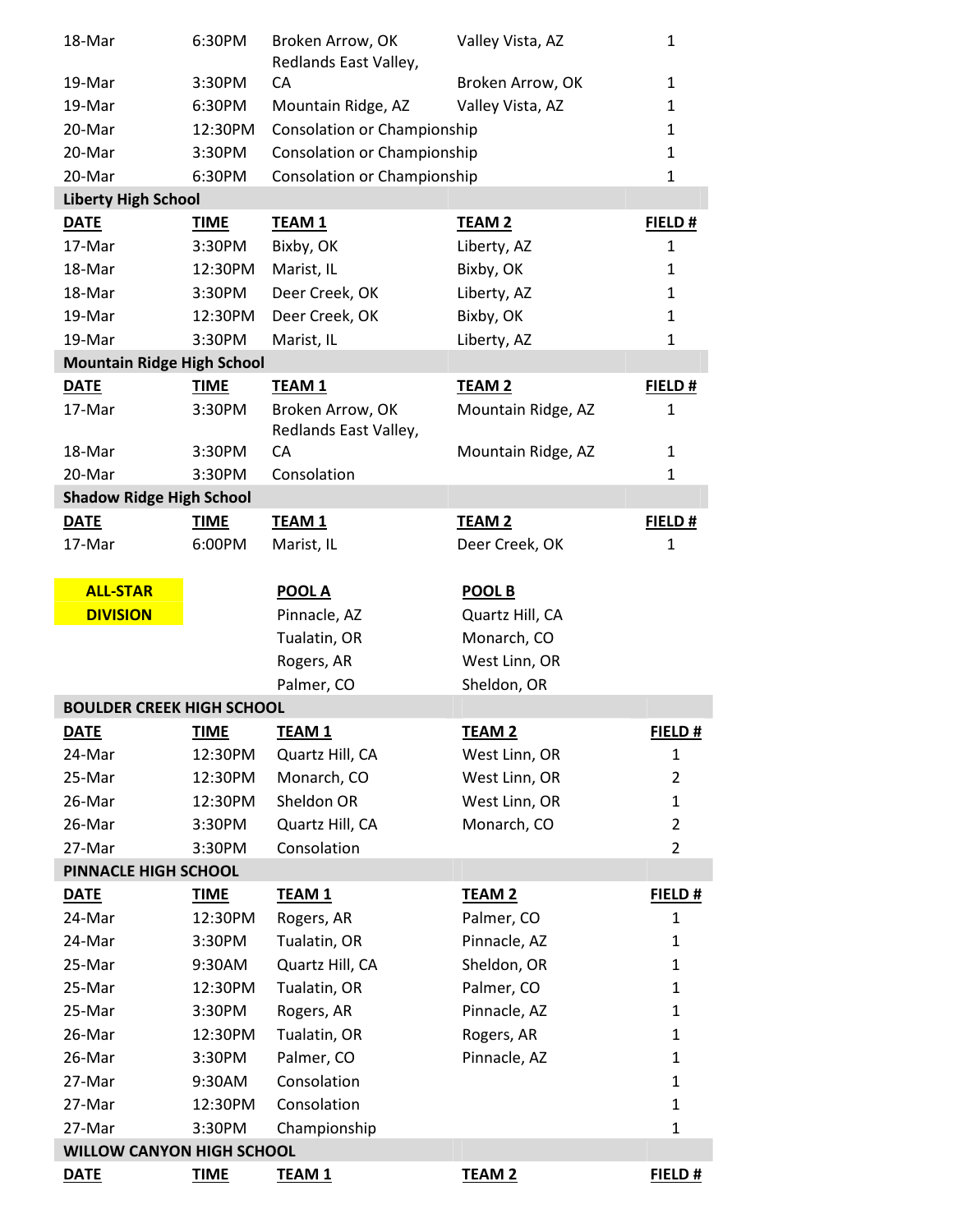| 24-Mar                            | 7:00PM      | Monarch, CO                 | Sheldon, OR      | $\mathbf{1}$   |
|-----------------------------------|-------------|-----------------------------|------------------|----------------|
| <b>PREMIER</b>                    |             | <b>POOL A</b>               | <b>POOL B</b>    |                |
| <b>DIVISION</b>                   |             | North Canyon, AZ            | Tolleson, AZ     |                |
|                                   |             | Fossil Ridge, CO            | Bartlesville, OK |                |
|                                   |             |                             |                  |                |
|                                   |             | Muskogee, OK                | Desert Edge, AZ  |                |
| <b>North Canyon High School</b>   |             | Skyline, AZ                 | Jenks, OK        |                |
| <b>DATE</b>                       | <b>TIME</b> | <b>TEAM1</b>                | <b>TEAM 2</b>    | FIELD #        |
| 17-Mar                            | 3:30PM      | Fossil Ridge, CO            | North Canyon, AZ | $\mathbf{1}$   |
|                                   |             |                             |                  |                |
| 18-Mar                            | 2:00PM      | Muskogee, OK                | North Canyon, AZ | $\mathbf{1}$   |
| <b>Skyline High School</b>        |             |                             |                  |                |
| <b>DATE</b>                       | <b>TIME</b> | <b>TEAM1</b>                | <b>TEAM 2</b>    | FIELD #        |
| 17-Mar                            | 3:30PM      | Muskogee, OK                | Skyline, AZ      | $\mathbf{1}$   |
| 18-Mar                            | 12:30PM     | Fossil Ridge, CO            | Skyline, AZ      | $\mathbf{1}$   |
| 19-Mar                            | 3:30PM      | North Canyon, AZ            | Skyline, AZ      | $\mathbf{1}$   |
| <b>Mountain Ridge High School</b> |             |                             |                  |                |
| <b>DATE</b>                       | <b>TIME</b> | <b>TEAM1</b>                | <b>TEAM 2</b>    | FIELD #        |
| 19-Mar                            | 9:30AM      | Fossil Ridge, CO            | Muskogee, OK     | $\mathbf{1}$   |
| <b>Tolleson High School</b>       |             |                             |                  |                |
| <b>DATE</b>                       | <b>TIME</b> | <b>TEAM1</b>                | <b>TEAM 2</b>    | FIELD #        |
| 17-Mar                            | 6:00PM      | Bartlesville, OK            | Tolleson, AZ     | $\mathbf{1}$   |
| 18-Mar                            | 6:00PM      | Desert Edge, AZ             | Tolleson, AZ     | $\mathbf{1}$   |
| 19-Mar                            | 4:00PM      | Jenks, OK                   | Tolleson, AZ     | $\mathbf{1}$   |
| 20-Mar                            | 6:00PM      | Consolation or Championship |                  | $\mathbf{1}$   |
| <b>Desert Edge High School</b>    |             |                             |                  |                |
| <b>DATE</b>                       | <b>TIME</b> | <b>TEAM1</b>                | <b>TEAM 2</b>    | FIELD #        |
|                                   |             |                             |                  |                |
| 17-Mar                            | 6:30PM      | Jenks, OK                   | Desert Edge, AZ  | $\mathbf{1}$   |
| 18-Mar                            | 11:30PM     | Bartlesville, OK            | Jenks, OK        | $\mathbf{1}$   |
| 18-Mar                            | 2:30PM      | Bartlesville, OK            | Desert Edge, AZ  | $\mathbf 1$    |
| 20-Mar                            | 12:30PM     | Consolation or Championship |                  | $\mathbf{1}$   |
| 20-Mar                            | 3:30PM      | Consolation or Championship |                  | $\mathbf{1}$   |
|                                   |             |                             |                  |                |
| <b>WEST COAST</b>                 |             | <b>TEAMS</b>                |                  |                |
| <b>DIVISION</b>                   |             | Clackamas, OR               |                  |                |
|                                   |             | Simi Valley, CA             |                  |                |
|                                   |             | Pueblo West, CO             |                  |                |
|                                   |             | Lebanon, OR                 |                  |                |
|                                   |             | Whittier, CA                |                  |                |
| <b>ARCADIA HIGH SCHOOL</b>        |             |                             |                  |                |
| <b>DATE</b>                       | <b>TIME</b> | <b>TEAM 1</b>               | <b>TEAM 2</b>    | FIELD#         |
| 25-Mar                            | 6:30PM      | Whittier, CA                | Lebanon, OR      | 1              |
| <b>BOULDER CREEK HIGH SCHOOL</b>  |             |                             |                  |                |
| <b>DATE</b>                       | <b>TIME</b> | <b>TEAM1</b>                | <b>TEAM 2</b>    | FIELD#         |
| 24-Mar                            | 9:30AM      | Lebanon, OR                 | Pueblo West, CO  | 1              |
| 24-Mar                            | 3:30PM      | Clackamas, OR               | Simi Valley, CA  | 2              |
| 27-Mar                            | 9:30AM      | Simi Valley, CA             | Lebanon, OR      | 1              |
| 27-Mar                            | 9:30AM      | Pueblo West, CO             | Whittier, CA     | $\overline{2}$ |
| 27-Mar                            | 12:30PM     | Clackamas, OR               | Lebanon, OR      | $\overline{2}$ |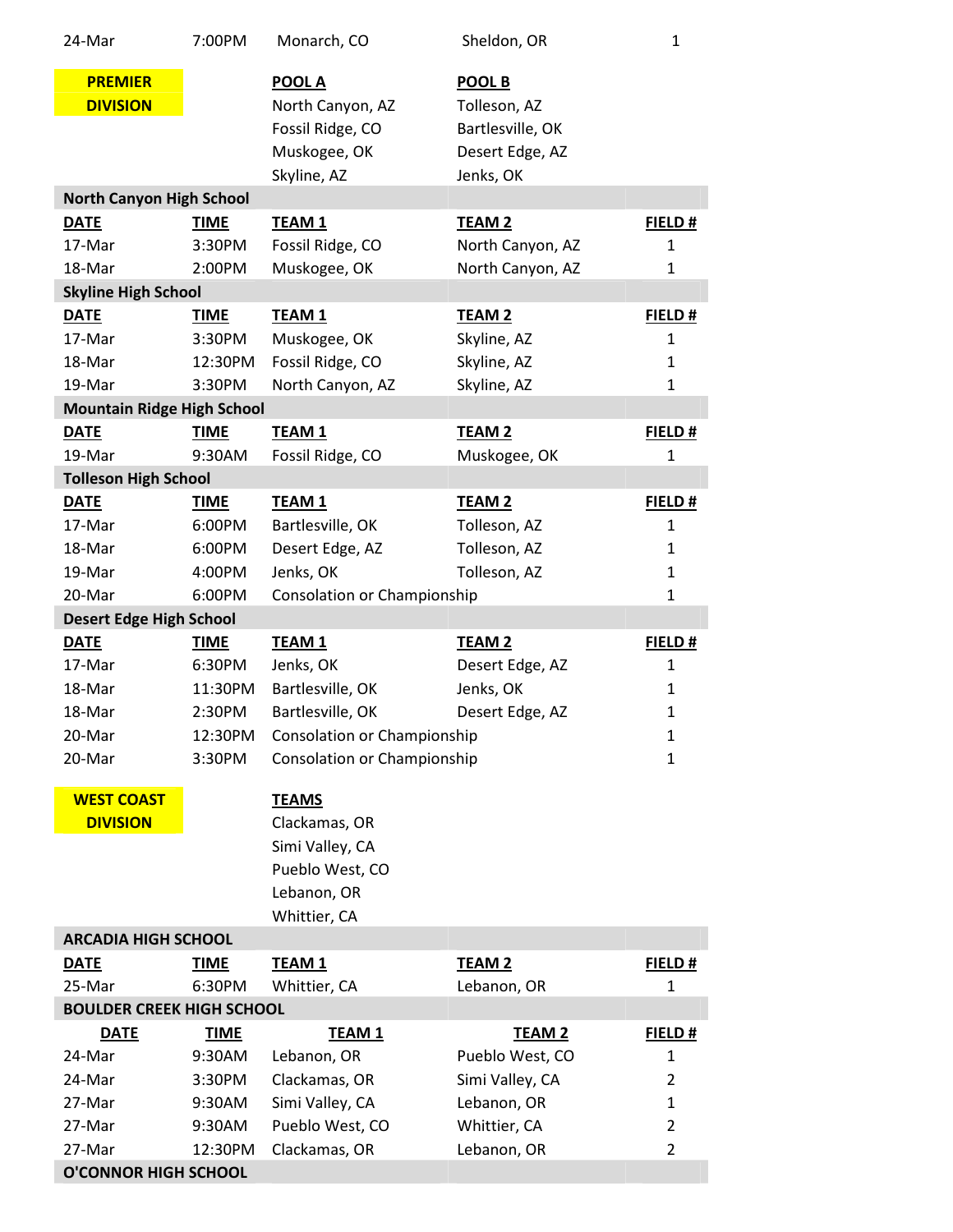| <b>DATE</b>                     | <b>TIME</b> | <b>TEAM 1</b>               | <b>TEAM 2</b>         | FIELD#         |
|---------------------------------|-------------|-----------------------------|-----------------------|----------------|
| 25-Mar                          | 12:30PM     | Whittier, CA                | Clackamas, OR         | $\overline{2}$ |
| 25-Mar                          | 3:30PM      | Simi Valley, CA             | Pueblo West, CO       | 2              |
| <b>VALLEY VISTA HIGH SCHOOL</b> |             |                             |                       |                |
| <b>DATE</b>                     | <b>TIME</b> | <b>TEAM 1</b>               | <b>TEAM 2</b>         | FIELD #        |
| 26-Mar                          | 9:30AM      | Simi Valley, CA             | Whittier, CA          | 1              |
| 26-Mar                          | 12:30PM     | Clackamas, OR               | Pueblo West, CO       | $\mathbf{1}$   |
| <b>AAA</b>                      |             | <b>TEAMS</b>                |                       |                |
| <b>DIVISION</b>                 |             | Shadow Ridge, AZ            |                       |                |
|                                 |             | Lancaster, CA               |                       |                |
|                                 |             | Horizon Christian, OR       |                       |                |
|                                 |             | Mt. Vista, CO               |                       |                |
|                                 |             | North Medford, OR           |                       |                |
| <b>SHADOW RIDGE HIGH SCHOOL</b> |             |                             |                       |                |
| <b>DATE</b>                     | <b>TIME</b> | <b>TEAM 1</b>               | <b>TEAM 2</b>         | FIELD #        |
| 24-Mar                          | 3:30PM      | Lancaster, CA               | Horizon Christian, OR | 1              |
| 24-Mar                          | 6:30PM      | Mt. Vista, CO               | North Medford, OR     | 1              |
| 25-Mar                          | 12:30PM     | Lancaster, CA               | Mt. Vista, CO         | 1              |
| 25-Mar                          | 3:30PM      | Horizon Christian, OR       | Shadow Ridge, AZ      | 1              |
| 25-Mar                          | 6:30PM      | North Medford, OR           | Shadow Ridge, AZ      | 1              |
| 26-Mar                          | 12:30PM     | North Medford, OR           | Lancaster, CA         | 1              |
| 26-Mar                          | 3:30PM      | Mt. Vista, CO               | Horizon Christian, OR | 1              |
| 26-Mar                          | 6:30PM      | Mt. Vista, CO               | Shadow Ridge, AZ      | 1              |
| 27-Mar                          | 9:30AM      | Horizon Christian, OR       | North Medford, OR     | 1              |
| 27-Mar                          | 12:30PM     | Lancaster, CA               | Shadow Ridge, AZ      | 1              |
| <b>CLASSIC</b>                  |             | <b>POOL A</b>               | POOL B                |                |
| <b>DIVISION</b>                 |             | Apollo, AZ                  | Willow Canyon, AZ     | 1              |
|                                 |             | Bethel, OK                  | Verdigris, OK         | $\mathbf{1}$   |
|                                 |             | Deer Valley, AZ             | Sierra Linda, AZ      | 1              |
|                                 |             | Page, AZ                    | Cushing, OK           | $\mathbf{1}$   |
| <b>Apollo High School</b>       |             |                             |                       |                |
| <b>DATE</b>                     | <b>TIME</b> | <b>TEAM1</b>                | <b>TEAM 2</b>         | FIELD #        |
| 17-Mar                          | 6:30PM      | Page, AZ                    | Apollo, AZ            | $\mathbf{1}$   |
| 18-Mar                          | 6:30PM      | Deer Valley, AZ             | Apollo, AZ            | 1              |
| 19-Mar                          | 6:30PM      | Bethel, OK                  | Apollo, AZ            | 1              |
| 20-Mar                          | 3:30PM      | Consolation or Championship |                       | $\mathbf{1}$   |
| <b>Deer Valley High School</b>  |             |                             |                       |                |
| <b>DATE</b>                     | <b>TIME</b> | <b>TEAM1</b>                | <b>TEAM 2</b>         | FIELD #        |
| 17-Mar                          | 9:30AM      | Bethel, OK                  | Deer Valley, AZ       | $\mathbf{1}$   |
| 19-Mar                          | 11:00AM     | Page, AZ                    | Deer Valley, AZ       | $\mathbf{1}$   |
| 20-Mar                          | 12:30PM     | Consolation or Championship |                       | $\mathbf{1}$   |
| <b>Chandler High School</b>     |             |                             |                       |                |
| <b>DATE</b>                     | <b>TIME</b> | <b>TEAM1</b>                | <b>TEAM 2</b>         | FIELD #        |
| 18-Mar                          | 9:30AM      | Bethel, OK                  | Page, AZ              | 1              |
| <b>Willow Canyon High</b>       |             |                             |                       |                |
| <b>School</b>                   |             |                             |                       |                |
| <b>DATE</b>                     | <b>TIME</b> | <b>TEAM1</b>                | <b>TEAM 2</b>         | FIELD #        |
| 17-Mar                          | 3:30PM      | Sierra Linda, AZ            | Cushing, OK           | $\mathbf{1}$   |
| 17-Mar                          | 6:30PM      | Verdigris, OK               | Willow Canyon, AZ     | $\mathbf{1}$   |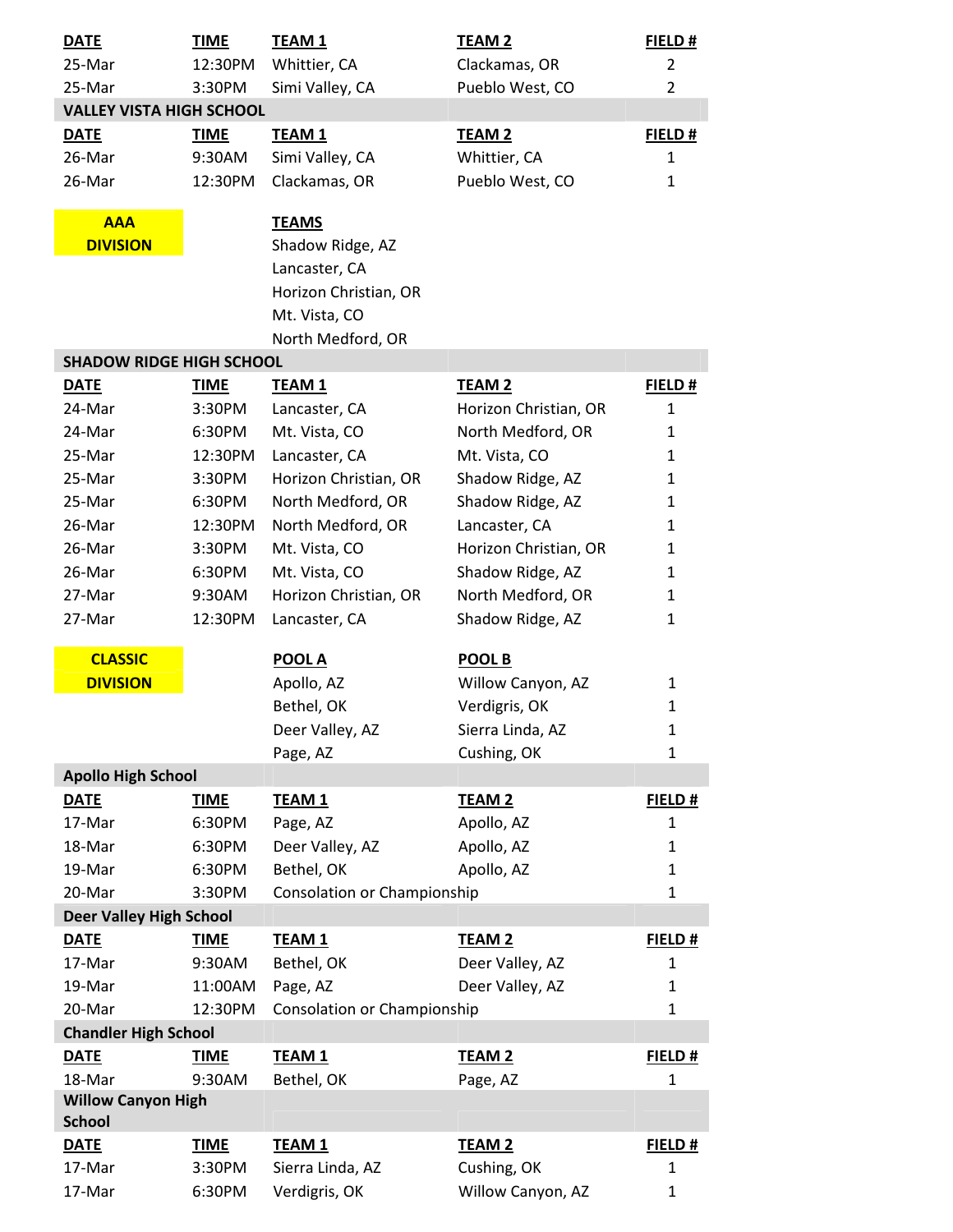| 18-Mar | 3:30PM  | Verdigris, OK               | Cushing, OK       | 1            |
|--------|---------|-----------------------------|-------------------|--------------|
| 18-Mar | 6:30PM  | Sierra Linda, AZ            | Willow Canyon, AZ | $\mathbf{1}$ |
| 19-Mar | 9:30AM  | Verdigris, OK               | Sierra Linda, AZ  | $\mathbf{1}$ |
| 19-Mar | 12:30PM | Cushing, OK                 | Willow Canyon, AZ | $\mathbf{1}$ |
| 20-Mar | 12:30PM | Consolation or Championship |                   | $\mathbf{1}$ |
| 20-Mar | 3:30PM  | Consolation or Championship |                   |              |

## **OPEN DIVISION Apollo HS**

| <b>APOIIO HS</b>        |             |                        |                    |                |
|-------------------------|-------------|------------------------|--------------------|----------------|
| <b>DATE</b>             | <b>TIME</b> | <b>TEAM 1</b>          | <b>TEAM 2</b>      | FIELD#         |
| 24-Mar                  | 3:30PM      | Gresham, OR            | Golden, CO         | $\mathbf{1}$   |
| 24-Mar                  | 6:30PM      | Gresham, OR            | Cactus, AZ         | 1              |
| 25-Mar                  | 9:30AM      | Dakota Ridge, CO       | Hillsboro, OR      | 1              |
| 25-Mar                  | 12:30PM     | Legend, CO             | Hillsboro, OR      | 1              |
| 25-Mar                  | 3:30PM      | Ponderosa, CO          | Apollo, AZ         | 1              |
| 25-Mar                  | 6:30PM      | Ponderosa, CO          | Fort Smith, AR     | 1              |
| 26-Mar                  | 9:30AM      | Santa Fe, NM           | Green Mountain, CO | 1              |
| 26-Mar                  | 12:30PM     | McKay, OR              | Liberty, CO        | $\mathbf{1}$   |
| 26-Mar                  | 3:30PM      | Sherwood, OR           | Fort Smith, AR     | 1              |
| 26-Mar                  | 6:30PM      | Santa Barbara, CA      | Fort Smith, AR     | 1              |
| 27-Mar                  | 9:30AM      | Hillsboro, OR          | Air Academy, CO    | 1              |
| 27-Mar                  | 12:30PM     | Sandy, OR              | Silver Creek, CO   | 1              |
| 27-Mar                  | 3:30PM      | Lewis Palmer, CO       | Apollo, AZ         | 1              |
| 28-Mar                  | 3:30PM      | Alexander Dawson, CO   | Apollo, AZ         | 1              |
| 28-Mar                  | 6:30PM      | Alexander Dawson, CO   | Escondido, CA      | 1              |
| <b>Arcadia HS</b>       |             |                        |                    |                |
| <b>DATE</b>             | <b>TIME</b> | <b>TEAM 1</b>          | <b>TEAM 2</b>      | FIELD #        |
| 20-Mar                  | 6:30PM      | Wheat Ridge, CO        | Arcadia, AZ        | $\mathbf{1}$   |
| 21-Mar                  | 12:30PM     | Mt. Ridge, AZ          | Arcadia, AZ        | 1              |
| 21-Mar                  | 3:30PM      | Bishop Gorman, NV      | Mt. Ridge, AZ      | 1              |
| 21-Mar                  | 6:30PM      | Bishop Gorman, NV      | Arcadia, AZ        | 1              |
| 25-Mar                  | 3:30PM      | Columbine, CO          | Marist, OR         | 1              |
| <b>Boulder Creek HS</b> |             |                        |                    |                |
| <b>DATE</b>             | <b>TIME</b> | <b>TEAM1</b>           | <b>TEAM 2</b>      | FIELD #        |
| 19-Mar                  | 12:30PM     | Goldwater, AZ          | Boulder Creek, AZ  | 1              |
| 19-Mar                  | 3:30PM      | Sierra Linda, AZ       | Boulder Creek, AZ  | 1              |
| 21-Mar                  | 12:30PM     | Marist, IL             | Boulder Creek, AZ  | 1              |
| 21-Mar                  | 12:30PM     | Niwot, CO              | Sierra Linda, AZ   | $\overline{2}$ |
| 21-Mar                  | 3:30PM      | Niwot, CO              | Boulder Creek, AZ  | 1              |
| 21-Mar                  | 3:30PM      | Marist, IL             | Sierra Linda, AZ   | $\overline{2}$ |
| 22-Mar                  | 9:30AM      | Yreka, CA              | Boulder Creek, AZ  | 1              |
| 22-Mar                  | 9:30AM      | Fayetteville, AR       | Bishop Gorman, NV  | 2              |
| 22-Mar                  | 12:30PM     | Bishop Gorman, NV      | Boulder Creek, AZ  | 1              |
| 25-Mar                  | 3:30PM      | Hood River, OR         | Boulder Creek, AZ  | 1              |
| 28-Mar                  | 9:30AM      | Farmington, NM         | Silver Creek, CO   | 1              |
| 28-Mar                  | 9:30AM      | Fort Smith, AR         | Chaparral, CO      | 2              |
| 28-Mar                  | 12:30PM     | Piedra Vista, NM       | Boulder Creek, AZ  | 1              |
| 28-Mar                  | 12:30PM     | Whittier Christian, CA | Silver Creek, CO   | 2              |
| 28-Mar                  | 3:30PM      | South Medford, OR      | Boulder Creek, AZ  | 1              |

**Chandler HS**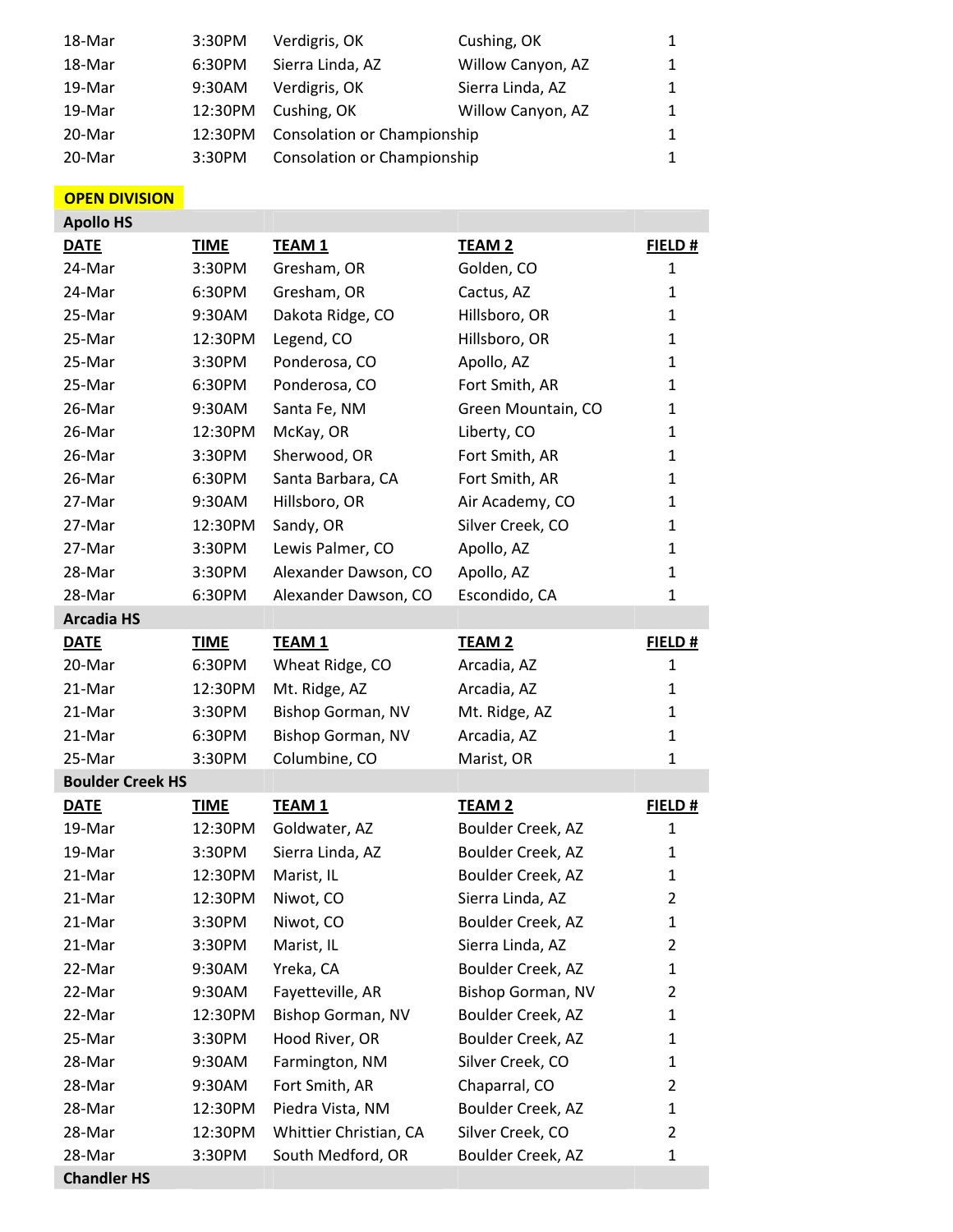| <b>DATE</b>                       | <b>TIME</b> | <b>TEAM 1</b>        | <b>TEAM 2</b>        | FIELD#       |
|-----------------------------------|-------------|----------------------|----------------------|--------------|
| 17-Mar                            | 3:30PM      | Goldwater, AZ        | Chandler, AZ         | $\mathbf{1}$ |
| 18-Mar                            | 12:30PM     | Page, AZ             | Chandler, AZ         | $\mathbf{1}$ |
| 18-Mar                            | 3:30PM      | Higley, AZ           | Chandler, AZ         | $\mathbf{1}$ |
| 20-Mar                            | 9:30AM      | Page, AZ             | Hope Christian, NM   | $\mathbf{1}$ |
| 20-Mar                            | 3:30PM      | Americas, TX         | Chandler, AZ         | $\mathbf{1}$ |
| <b>Deer Valley HS</b>             |             |                      |                      |              |
| <b>DATE</b>                       | <b>TIME</b> | <b>TEAM1</b>         | <b>TEAM 2</b>        | FIELD#       |
| 20-Mar                            | 9:30AM      | Marist, IL           | Deer Valley, AZ      | $\mathbf{1}$ |
| 22-Mar                            | 9:30AM      | Golden, CO           | Deer Valley, AZ      | $\mathbf{1}$ |
| 22-Mar                            | 12:30PM     | Golden, CO           | Coconino, AZ         | $\mathbf{1}$ |
| 22-Mar                            | 3:30PM      | Wheat Ridge, CO      | Coconino, AZ         | $\mathbf{1}$ |
| 24-Mar                            | 3:30PM      | McKay, OR            | Deer Valley, AZ      | $\mathbf{1}$ |
| 25-Mar                            | 12:30PM     | Conifer, CO          | Lincoln, OR          | $\mathbf{1}$ |
| 25-Mar                            | 3:30PM      | Heritage, CO         | Deer Valley, AZ      | $\mathbf{1}$ |
| 26-Mar                            | 3:30PM      | Dakota Ridge, CO     | Deer Valley, AZ      | $\mathbf{1}$ |
| 27-Mar                            | 12:30PM     | Fort Smith, AR       | Conifer, CO          | $\mathbf{1}$ |
| 27-Mar                            | 3:30PM      | Lincoln, OR          | Deer Valley, AZ      | $\mathbf{1}$ |
| <b>Desert Edge HS</b>             |             |                      |                      |              |
| <b>DATE</b>                       | <b>TIME</b> | <b>TEAM1</b>         | <b>TEAM 2</b>        | FIELD#       |
| 22-Mar                            | 9:30AM      | Americas, TX         | Desert Edge, AZ      | $\mathbf{1}$ |
| 22-Mar                            | 12:30PM     | Chandler, AZ         | Desert Edge, AZ      | 1            |
| 22-Mar                            | 3:30PM      | Highland, CA         | Cactus, AZ           | $\mathbf{1}$ |
| 22-Mar                            | 6:30PM      | Highland, CA         | Cactus, AZ           | $\mathbf{1}$ |
| 25-Mar                            | 9:30AM      | Marian Catholic, IL  | South Medford, OR    | $\mathbf{1}$ |
| 26-Mar                            | 9:30AM      | Highland, CA         | Fairview, CO         | $\mathbf{1}$ |
| 26-Mar                            | 12:30AM     | Highland, CA         | Air Academy, CO      | $\mathbf{1}$ |
| 26-Mar                            | 3:30PM      | Lincoln, OR          | Air Academy, CO      | $\mathbf{1}$ |
| 27-Mar                            | 9:30AM      | Sherwood, OR         | Columbine, CO        | $\mathbf{1}$ |
| 27-Mar                            | 12:30PM     | Santa Fe, NM         | Alexander Dawson, CO | $\mathbf{1}$ |
| 28-Mar                            | 3:30PM      | North Medford, OR    | Desert Edge, AZ      | 1            |
| 28-Mar                            | 6:30PM      | Mullen, CO           | Desert Edge, AZ      | $\mathbf{1}$ |
| <b>Goldwater HS</b>               |             |                      |                      |              |
| <b>DATE</b>                       | <b>TIME</b> | <b>TEAM1</b>         | <b>TEAM 2</b>        | FIELD#       |
| 24-Mar                            | 3:30PM      | Sandy, OR            | Goldwater, AZ        | $\mathbf{1}$ |
| 25-Mar                            | 3:30PM      | Liberty, CO          | Goldwater, AZ        | $\mathbf{1}$ |
| 26-Mar                            | 3:30PM      | PalmerRidge, CO      | Goldwater, AZ        | $\mathbf{1}$ |
| 29-Mar                            | 9:30AM      | Alexander Dawson, CO | Goldwater, AZ        | $\mathbf{1}$ |
| <b>Grand Canyon</b>               |             |                      |                      |              |
| U.                                |             |                      |                      |              |
| <b>DATE</b>                       | <b>TIME</b> | <b>TEAM1</b>         | <b>TEAM 2</b>        | FIELD#       |
| 20-Mar                            | 7:07        | Bonneville, ID       | Boulder Creek, AZ    | $\mathbf{1}$ |
| <b>Higley HS</b>                  |             |                      |                      |              |
| <b>DATE</b>                       | <b>TIME</b> | <b>TEAM1</b>         | <b>TEAM 2</b>        | FIELD#       |
| 17-Mar                            | 3:30PM      | Cactus, AZ           | Higley, AZ           | $\mathbf{1}$ |
| 22-Mar                            | 12:30PM     | Hope Christian, NM   | Higley, AZ           | $\mathbf{1}$ |
| 22-Mar                            | 3:30PM      | North Canyon, AZ     | Higley, AZ           | $\mathbf{1}$ |
| <b>Joy Christian</b><br><b>HS</b> |             |                      |                      |              |
| <b>DATE</b>                       | <b>TIME</b> | <b>TEAM1</b>         | <b>TEAM 2</b>        | FIELD#       |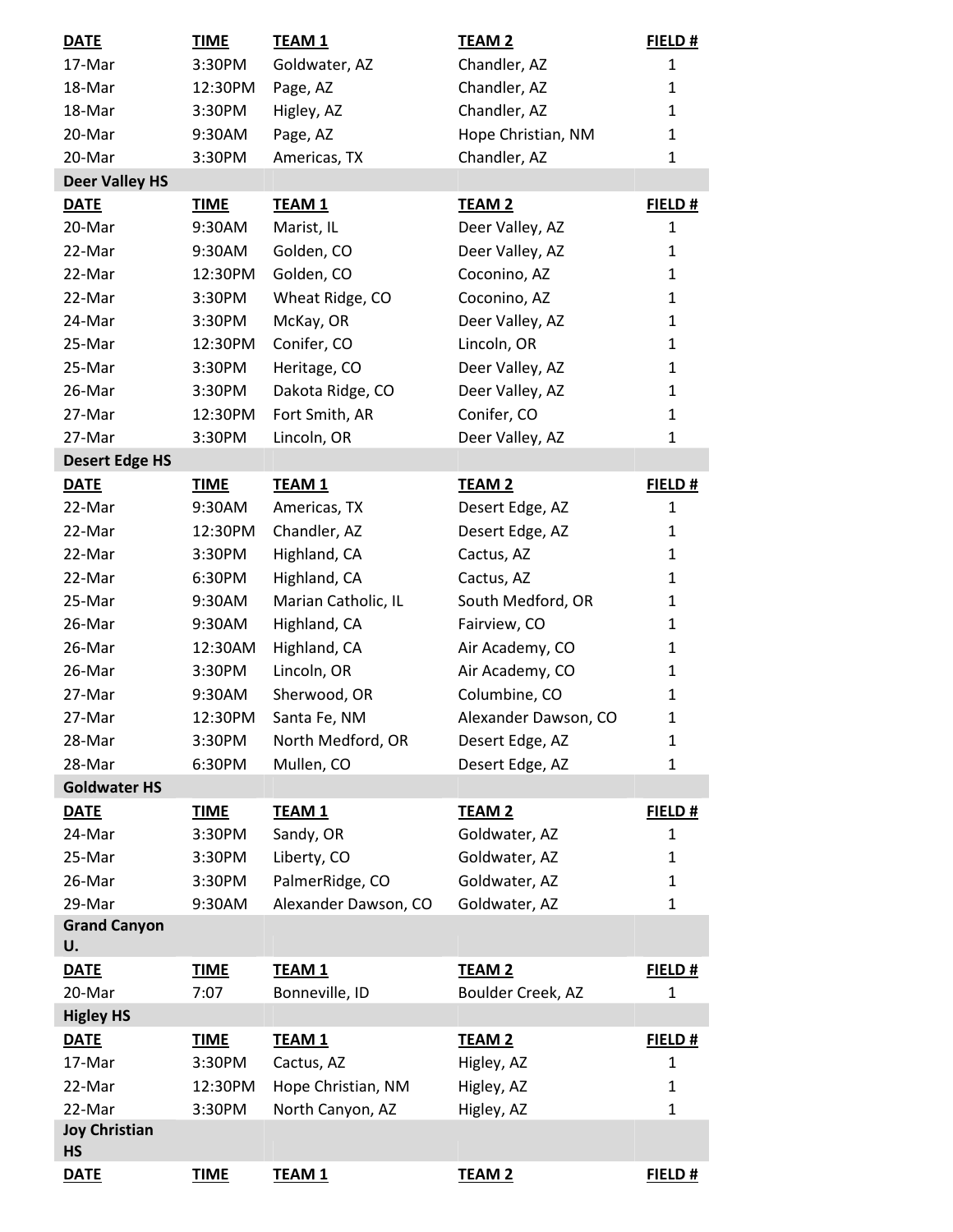| 19-Mar                   | 12:30PM     | Hope Christian, NM    | Joy Christian, AZ   | 1              |
|--------------------------|-------------|-----------------------|---------------------|----------------|
| 19-Mar                   | 3:30PM      | Page, AZ              | Joy Christian, AZ   | $\mathbf{1}$   |
| 21-Mar                   | 1:00PM      | Yreka, CA             | Joy Christian, AZ   | $\mathbf{1}$   |
| 24-Mar                   | 12:30PM     | Hood River, OR        | Joy Christian, AZ   | $\mathbf{1}$   |
| 24-Mar                   | 3:30PM      | Conifer, CO           | Joy Christian, AZ   | $\mathbf{1}$   |
| 27-Mar                   | 12:30PM     | Hood River, OR        | Ponderosa, CO       | $\mathbf{1}$   |
| 28-Mar                   | 12:30PM     | Marist, OR            | D'Evelyn, CO        | $\mathbf{1}$   |
| 29-Mar                   | 9:30AM      | Escondido, CA         | Joy Christian, AZ   | $\mathbf{1}$   |
| 29-Mar                   | 12:30PM     | Santa Fe, NM          | Joy Christian, AZ   | 1              |
| <b>Liberty HS</b>        |             |                       |                     |                |
| <b>DATE</b>              | <b>TIME</b> | <b>TEAM1</b>          | <b>TEAM 2</b>       | FIELD#         |
| 21-Mar                   | 9:30AM      | Yreka, CA             | Liberty, AZ         | 1              |
| <b>Mesa Mt. View HS</b>  |             |                       |                     |                |
| <b>DATE</b>              | <b>TIME</b> | <b>TEAM 1</b>         | <b>TEAM 2</b>       | FIELD#         |
| 19-Mar                   | 9:30AM      | Arcadia, AZ           | Mesa Mt. View, AZ   | $\mathbf{1}$   |
| 19-Mar                   | 12:30PM     | Shadow Ridge, AZ      | Mesa Mt. View, AZ   | $\mathbf{1}$   |
| 20-Mar                   | 9:30AM      | Niwot, CO             | Mesa Mt. View, AZ   | $\mathbf{1}$   |
| 21-Mar                   | 9:30AM      | Bonneville, ID        | Mesa Mt. View, AZ   | $\mathbf{1}$   |
| 21-Mar                   | 12:30PM     | Wheat Ridge, CO       | Mesa Mt. View, AZ   | $\mathbf{1}$   |
| 22-Mar                   | 12:30PM     | Marian Catholic, IL   | Mesa Mt. View, AZ   | 1              |
| 29-Mar                   | 9:30AM      | Mullen, CO            | Mesa Mt. View, AZ   | 1              |
| <b>Mountain Ridge HS</b> |             |                       |                     |                |
| <b>DATE</b>              | <b>TIME</b> | <b>TEAM 1</b>         | <b>TEAM 2</b>       | FIELD#         |
| 24-Mar                   | 3:30PM      | South Medford, OR     | Mountain Ridge, AZ  | 1              |
| 25-Mar                   | 3:30PM      | Air Academy, CO       | Mountain Ridge, AZ  | $\mathbf{1}$   |
| 26-Mar                   | 3:30PM      | Heritage, CO          | Mountain Ridge, AZ  | $\mathbf{1}$   |
| 27-Mar                   | 3:30PM      | PalmerRidge, CO       | Mountain Ridge, AZ  | $\mathbf{1}$   |
| <b>North Canyon</b>      |             |                       |                     |                |
| <b>HS</b>                |             |                       |                     |                |
| <b>DATE</b>              | <b>TIME</b> | <b>TEAM1</b>          | <b>TEAM 2</b>       | FIELD#         |
| 24-Mar                   | 9:30AM      | Hillsboro, OR         | Highlands Ranch, CO | 1              |
| 24-Mar                   | 12:30PM     | Lincoln, OR           | PalmerRidge, CO     | $\mathbf{1}$   |
| 24-Mar                   | 3:30PM      | Ponderosa, CO         | North Canyon, AZ    | $\mathbf{1}$   |
| 25-Mar                   | 12:30PM     | Highland, CA          | Highlands Ranch, CO | $\mathbf{1}$   |
| 25-Mar                   | 3:30PM      | Lewis Palmer, CO      | North Canyon, AZ    | $\mathbf{1}$   |
| 26-Mar                   | 9:30AM      | Farmington, NM        | Columbine, CO       | $\mathbf{1}$   |
| 26-Mar                   | 12:30PM     | Piedra Vista, NM      | Columbine, CO       | $\mathbf{1}$   |
| 26-Mar                   | 3:30PM      | Hood River, OR        | Conifer, CO         | 1              |
| 27-Mar                   | 9:30AM      | Moorpark, CA          | Piedra Vista, NM    | $\mathbf{1}$   |
| 27-Mar                   | 12:30PM     | Moorpark, CA          | Mullen, CO          | 1              |
| <b>O'Connor HS</b>       |             |                       |                     |                |
| <b>DATE</b>              | <b>TIME</b> | <b>TEAM1</b>          | <b>TEAM 2</b>       | FIELD#         |
| 20-Mar                   | 9:30AM      | Bishop Gorman, NV     | O'Connor, AZ        | 1              |
| 20-Mar                   | 9:30AM      | Liberty Christian, TX | Broken Arrow, OK    | 2              |
| 20-Mar                   | 12:30PM     | Yreka, CA             | O'Connor, AZ        | 1              |
| 20-Mar                   | 12:30PM     | Liberty Christian, TX | Bishop Gorman, NV   | 2              |
| 20-Mar                   | 3:30PM      | Yreka, CA             | Cactus, AZ          | $\mathbf{1}$   |
| 21-Mar                   | 12:30PM     | Americas, TX          | O'Connor, AZ        | $\mathbf{1}$   |
| 21-Mar                   | 12:30PM     | Liberty Christian, TX | Shadow Ridge, AZ    | $\overline{2}$ |
| 21-Mar                   | 3:30PM      | Liberty Christian, TX | Higley, AZ          | $\mathbf{1}$   |
|                          |             |                       |                     |                |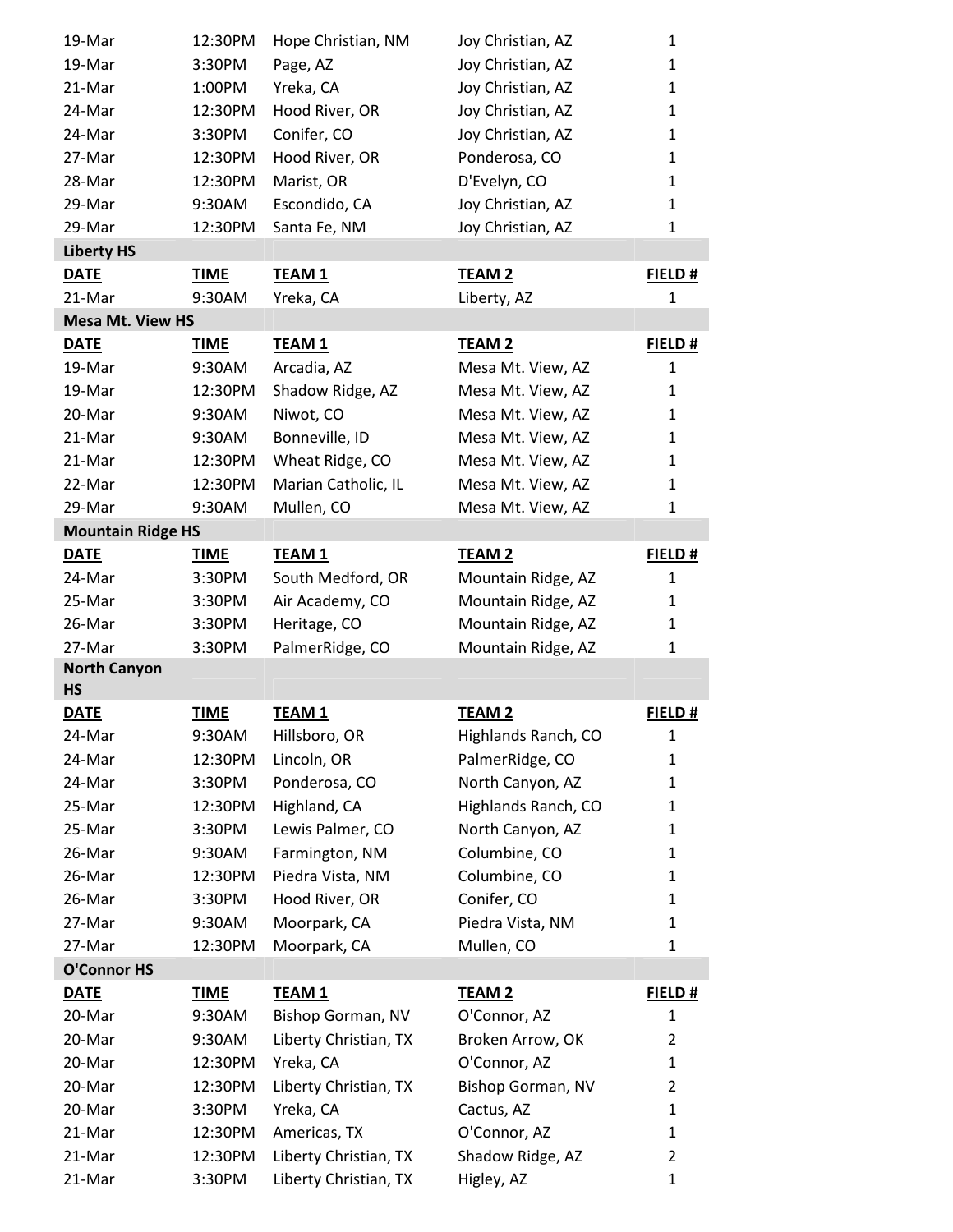| 21-Mar                         | 3:30PM            | Americas, TX                     | Shadow Ridge, AZ                          | 2            |
|--------------------------------|-------------------|----------------------------------|-------------------------------------------|--------------|
| 26-Mar                         | 3:30PM            | Lewis Palmer, CO                 | Coconino, AZ                              | 2            |
| <b>Pinnacle HS</b>             |                   |                                  |                                           |              |
| <b>DATE</b>                    | <b>TIME</b>       | <b>TEAM 1</b>                    | <b>TEAM 2</b>                             | FIELD #      |
| 22-Mar                         | 9:30AM            | Bonneville, ID                   | Pinnacle, AZ                              | $\mathbf{1}$ |
| 22-Mar                         | 12:30PM           | Bonneville, ID                   | Liberty, AZ                               | $\mathbf{1}$ |
| 26-Mar                         | 9:30AM            | Gresham, OR                      | Legend, CO                                | 1            |
| 28-Mar                         | 9:30AM            | Legend, CO                       | Pinnacle, AZ                              | $\mathbf{1}$ |
| 28-Mar                         | 12:30PM           | Lewis Palmer, CO                 | Pinnacle, AZ                              | $\mathbf{1}$ |
| 29-Mar                         | 9:30AM            | Piedra Vista, NM                 | South Medford, OR                         | $\mathbf{1}$ |
| 29-Mar                         | 12:30PM           | Whittier Christian, CA           | Cactus, AZ                                | 1            |
| 29-Mar                         | 3:30PM            | Whittier Christian, CA           | Pinnacle, AZ                              | 1            |
| <b>Scottsdale Christian HS</b> |                   |                                  |                                           |              |
| <b>DATE</b>                    | <b>TIME</b>       | <b>TEAM 1</b>                    | <b>TEAM 2</b>                             | FIELD#       |
| 21-Mar                         | 3:30PM            | Hope Christian, NM               | Scottsdale Christian, AZ                  | $\mathbf{1}$ |
| 24-Mar                         | 3:30PM            | Valor Christian, CO              | Scottsdale Christian, AZ                  | $\mathbf{1}$ |
| 25-Mar                         | 9:30AM            | Gresham, OR                      | Scottsdale Christian, AZ                  | $\mathbf{1}$ |
| 25-Mar                         | 12:30PM           | Fairview, CO                     | Scottsdale Christian, AZ                  | $\mathbf{1}$ |
| 27-Mar                         | 3:30PM            | Grand Junction, CO               | Scottsdale Christian, AZ                  | 1            |
| <b>Shadow Ridge HS</b>         |                   |                                  |                                           |              |
| <b>DATE</b>                    | <b>TIME</b>       | <b>TEAM 1</b>                    | <b>TEAM 2</b>                             | FIELD#       |
| 17-Mar                         | 3:00PM            | Page, AZ                         | Shadow Ridge, AZ                          | 1            |
| 25-Mar                         | 9:30AM            | Valor Christian, CO              | Sherwood, OR                              | $\mathbf{1}$ |
| 26-Mar                         | 9:30AM            | Marist, OR                       | Highlands Ranch, CO                       | $\mathbf{1}$ |
| 27-Mar                         | 3:30PM            | South Medford, OR                | Heritage, CO                              | 1            |
|                                |                   |                                  |                                           |              |
| 27-Mar                         | 6:30PM            | Highland, CA                     | Heritage, CO                              | $\mathbf{1}$ |
| <b>Skyline HS</b>              |                   |                                  |                                           |              |
| <b>DATE</b>                    | <b>TIME</b>       | <b>TEAM 1</b>                    | <b>TEAM 2</b>                             | FIELD#       |
| 18-Mar                         | 3:30PM            | Arcadia, AZ                      | Skyline, AZ                               | 1            |
| <b>Tempe Diablo Stadium</b>    |                   |                                  |                                           |              |
| <b>DATE</b>                    | <b>TIME</b>       | <b>TEAM 1</b>                    | <b>TEAM 2</b>                             | FIELD#       |
| 27-Mar                         | 9:30AM            | McKay, OR                        | Dakota Ridge, CO                          | 1            |
| <b>Tolleson HS</b>             |                   |                                  |                                           |              |
| <b>DATE</b>                    | <b>TIME</b>       | <b>TEAM1</b>                     | <b>TEAM 2</b>                             | FIELD#       |
|                                |                   | Redlands East Valley,            |                                           |              |
| 19-Mar                         | 7:00PM            | CA                               | Tolleson, AZ                              | 1            |
| 21-Mar                         | 6:00PM            | Golden, CO                       | Tolleson, AZ                              | $\mathbf{1}$ |
| 24-Mar                         | 3:30PM            | Marian Catholic, IL              | Sherwood, OR                              | 1            |
| 24-Mar                         | 6:30PM            | Quartz Hill, CA                  | Sherwood, OR                              | 1            |
| <b>Valley Vista HS</b>         |                   |                                  |                                           |              |
| <b>DATE</b>                    | <b>TIME</b>       | <b>TEAM1</b>                     | <b>TEAM 2</b>                             | FIELD#       |
| 24-Mar                         | 3:30PM            | Marist, OR                       | Highland, CA                              | 1            |
| 24-Mar                         | 6:30PM            | Dakota Ridge, CO                 | Valley Vista, AZ                          | 1            |
| 25-Mar                         | 9:30AM            | Green Mountain, CO               | Sandy, OR                                 | 1            |
| 25-Mar                         | 12:30PM           | Grand Junction, CO               | Sandy, OR                                 | $\mathbf{1}$ |
| 25-Mar                         | 3:30PM            | McKay, OR                        | PalmerRidge, CO                           | 1            |
| 25-Mar                         | 6:30PM            | Lancaster, CA                    | Valley Vista, AZ                          | 1            |
| 26-Mar                         | 6:30PM            | D'Evelyn, CO                     | Cactus, AZ                                | 1            |
| 27-Mar<br>27-Mar               | 9:30AM<br>12:30PM | Farmington, NM<br>Farmington, NM | Green Mountain, CO<br>Highlands Ranch, CO | 1<br>1       |